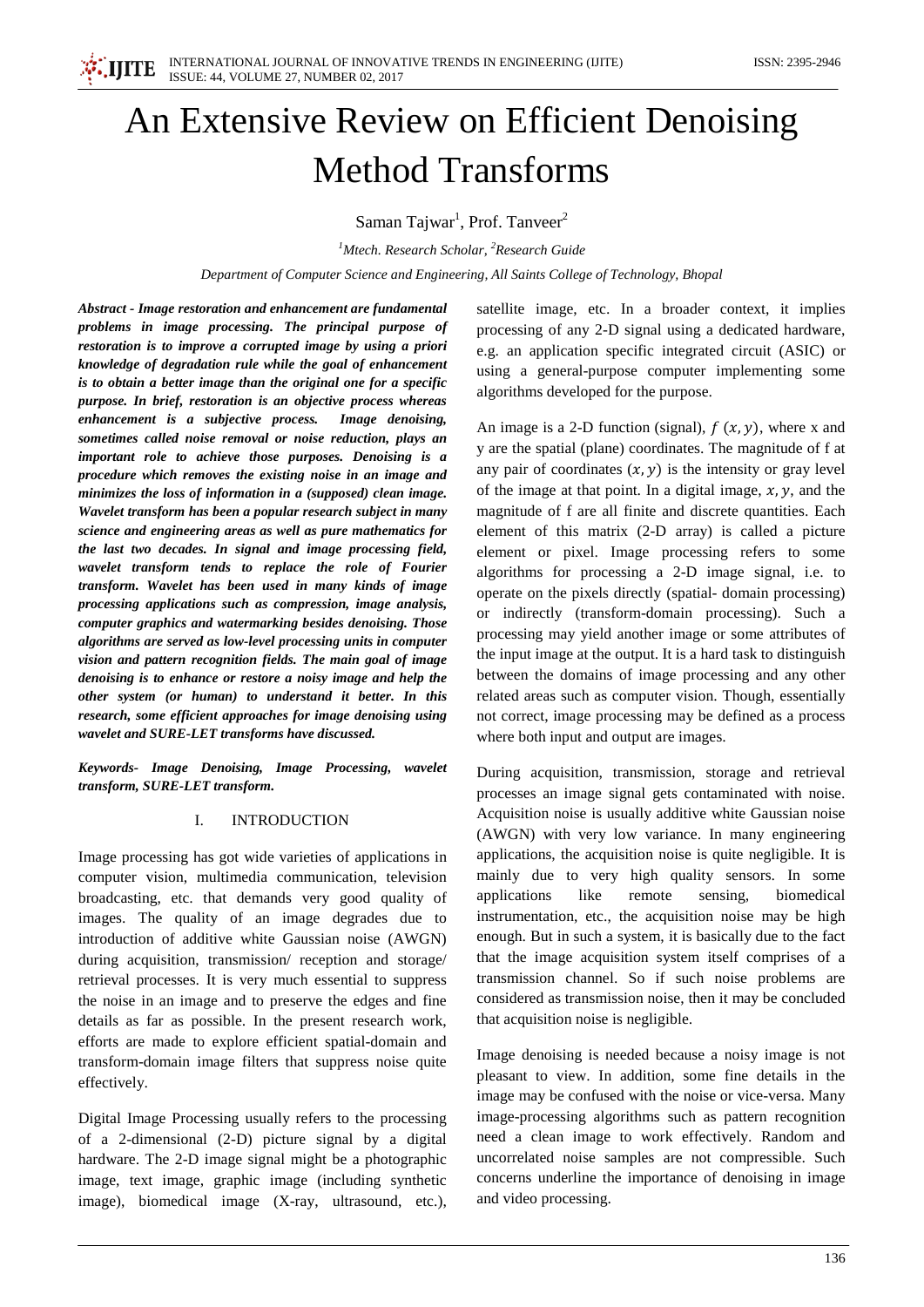## II. IMAGE DENOISING METHODS

Images obtained from the real world are always mixed with noise. The noise brought in is derived from multiple sources. The imperfect instrument itself would produce a certain amount of noise when the image is taken. When transforming the optical signal into a digital signal, the pixel's value at specific location is dependent to the number of photons the corresponding captor has received. So the instability of the number of receiving photons can cause the production of noise. Moreover, during image's amplification and transmission, additional perturbations can be introduced by electronic devices and transmission lines.

There are several different types of noise in digital images. For instance, shot noise is generated by the random way photons are emitted from a light source especially when the light intensity is limited and it is usually characterized by Poisson distribution. Thermal noise, also known as dark current noise, is produced by thermal agitation of electrons at sensing sites and highly dependent on the sensor's temperature and the exposure time. Images with impulsive noise, which is generally caused by the malfunctioning of elements in the camera sensors or timing errors in the data transmission process, have bright pixels in dark areas and dark pixels in bright areas. And quantization noise often happens due to the errors when an analog signal is converted to a number of discrete digital values.

There are many different kinds of image denoising algorithms. They can be broadly classified into two classes:

- Spatial domain filtering
- Transform domain filtering

Spatial domain filtering refers to filtering in the spatial domain, while transform domain filtering refers to filtering in the transform domain.

Image denoising algorithms which use wavelet transforms fall into transform domain filtering.

Spatial domain filtering can be further divided on the basis of the type of filter used:

- Linear filters
- Non-Linear filters

An example of a linear filter is the Wiener filter in the spatial domain. An example of a non-linear filter is the median filter. Median filtering is quite useful in getting rid of Salt and Pepper type noise. Spatial filters tend to cause blurring in the denoised image. Transform domain filters tend to cause Gibbs oscillations in the denoised image.

Transform domain filtering can be further divided into three broad classes based on the type of transform used:

- Fourier transform filters
- Wavelet transform filters



Figure 2.1 Denoising using Wavelet Transform Filtering.

#### *Wavelet Transform*

Wavelet transform is a great tool in image and signal processing. Many desnoising approaches using wavelet in the literature show that the wavelet is very efficient for image denoising. Unlike the Fourier transforms, the wavelet transform decomposes input data in terms of time and scale by basis wavelet function, called mother wavelet. So various types of wavelets with different properties could be designed. In addition, researchers have developed different types of approaches to reinforce the theory by filling up some possible deficiencies. For example, MRA theory has been combined with discrete wavelet transform (DWT) to play a critical role in image processing. Also filtering theory from signal processing makes the theory

more fruitful. As a result, there exist numerous kinds of wavelet algorithms figure 2.1 demonstrate the basic image denoising using wavelet transform filtering.

• SURE- LET

The Thresholding algorithm SURE- LET. It directly simulates the denoising procedure as a linear combination of basis nonlinear processes with unknown weights. These weights are calculated via a linear system of equations by minimizing the mean square error between the clean image and the corrupted one based on the Stein's unbiased risk estimate (SURE). They also take full advantage of the interscale relationships of the wavelet coefficients by integrating an interscale predictor.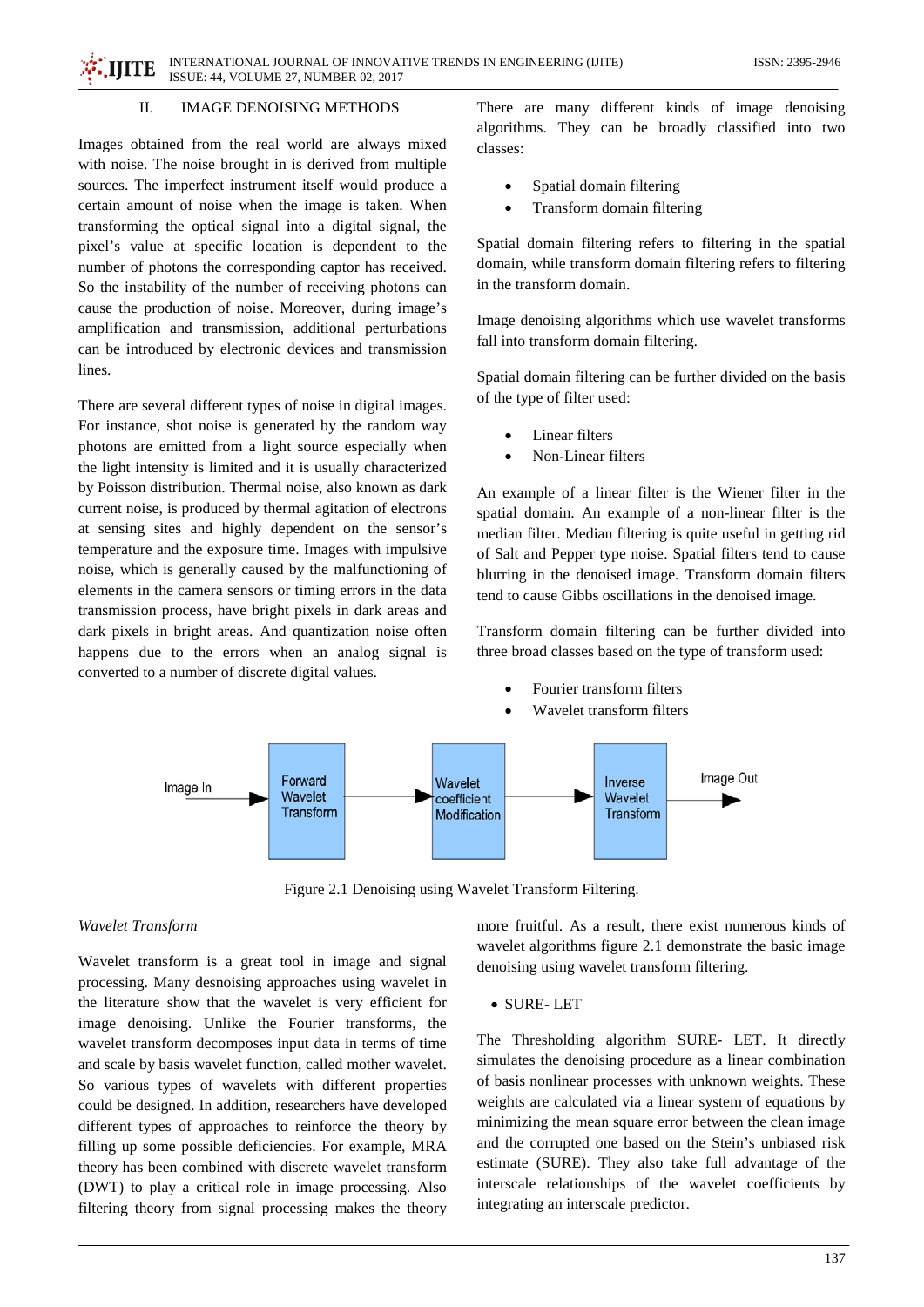**IIITE** 

The SURE-LET has the best denoising performance among these four algorithms due to the fact that the threshold is subband adaptive and it is not dependent on any particular statistical model of the noise-free data. Meanwhile, its computation only takes a couple of seconds for 512 x 512 images, which makes it very competitive.

# III. RELATED WORK

S. Saxena, H. S. Khanduga, S. Mantri and S. Puri,[1] Our objective of this research work is to frame an efficient method based on wavelet so that sparsity and multiresonate structure of wavelet properties can be used for Image Denosing. So fulfilling the objective to make an efficient Image Denoising technique we have proposed an Image denoising technique which is based on squared error-Stein's unbiased risk estimate linear expansion of thresholds (SURE-LET). This technique is a combination of SURE-LET and Wavelet Transform. This hybrid approach gives good result because the sparsity and multiresonate properties of wavelet will fetch linear noise less relation matrix as well as related matrix. The SURE-LET can able to transform the unknown weight as well as the quadratic estimation with peak boundary values. The results are calculated and compared with the help of peak signal to noise ratio (PSNR) and mean square error (MSE). The comparative study suggests that our hybrid approach has outperformed from the previous approach.

H. Sadreazami, M. O. Ahmad and M. N. S. Swamy,[2] Statistical image modeling has attracted great attention in the field of image denoising. In this work, a new image denoising method in the contourlet domain is introduced in which the contourlet coefficients of images are modeled by using the Bessel k-form prior. A noisy image is decomposed into a low frequency approximation subimage and a series of high frequency detail sub-images at different scales and directions via the contourlet transform. To estimate the noise-free coefficients in detail subbands, a Bayesian estimator is developed utilizing the Bessel kform distribution. In order to estimate the parameters of the distribution, a characteristic function-based technique is used. Simulation results on standard test images show improved performance both in visual quality and in terms of the peak signal-to-noise ratio and structural similarity index as compared to some of the existing denoising methods. The proposed method also achieves an excellent balance between noise suppression and details preservation.

A. Kethwas and B. Jharia,[3] Nowadays images are very fundamental type data for transmission. In this research work, a mixed domain image denoising method based on the wavelet transform median filter and nonlinear diffusion are proposed. The wavelet transform is used to convert the spatial domain image to wavelet domain coefficients. Wavelet transform produces approximation, horizontal, vertical and diagonal detailed coefficient which represents the various spatial frequency bands. These coefficients may be filtered by wiener filter or fuzzy filter separately. One is based on median and moving average, while other one used on probabilistic way, respectively. Research work presents the two different techniques for image denoising, first technique is ATMAV (Asymmetrical Triangular Moving Average Filter) with HAAR wavelet transform and second is ATMED (Asymmetrical Triangular Median Filter) with HAAR wavelet transform. Both techniques are based on fuzzy logic based filters. Comparative analytical study based on PSNR and mean square error shows that HAAR with ATMED wavelet is better technique for image denoising.

K. Thakur, P. Ambhore, J. Kadam and A. Sapkal,[4] Medical imaging suffers from image noise. To remove this noise spatial domain and transform domain techniques are used. But spatial domain techniques have limitation of edge blurring w.r.t transform based techniques. Therefore in this research work have proposed a transform based denoising technique. Used Dual tree DWT and Rotated version of Dual Tree DWT jointly to improve our denoising results. Our main focus is to get more directional information from this transform which will improve denoising results. Compared our results with existing methods and results are very encouraging. PSNR is used as image quality measure.

H. Sadreazami, M. O. Ahmad and M. N. S. Swamy,[5] A new contourlet-based method is introduced for reducing noise in images corrupted by additive white Gaussian noise. This method takes into account the statistical dependencies among the contourlet coefficients of different scales. In view of this, a non-Gaussian multivariate distribution is proposed to capture the acrossscale dependencies of the contourlet coefficients. This model is then exploited in a Bayesian maximum a posteriori estimator to restore the clean coefficients by deriving an efficient closed-form shrinkage function. Experimental results are performed to evaluate the performance of the proposed denoising method using typical noise-free images contaminated by simulated noise. The results show that the proposed method outperforms some of the state-of-the-art methods in terms of both the subjective and objective criteria.

F. Ayari and C. Ben Amar,[6] Analysis of material microstructure images have been an important research topic. In fact, multiple pertinent information can be extracted from material texture images such as inclusions, fraction surfaces, heterogeneous components, crystallographic planes orientation, porosity and so on. Actually, this information depends from the amount of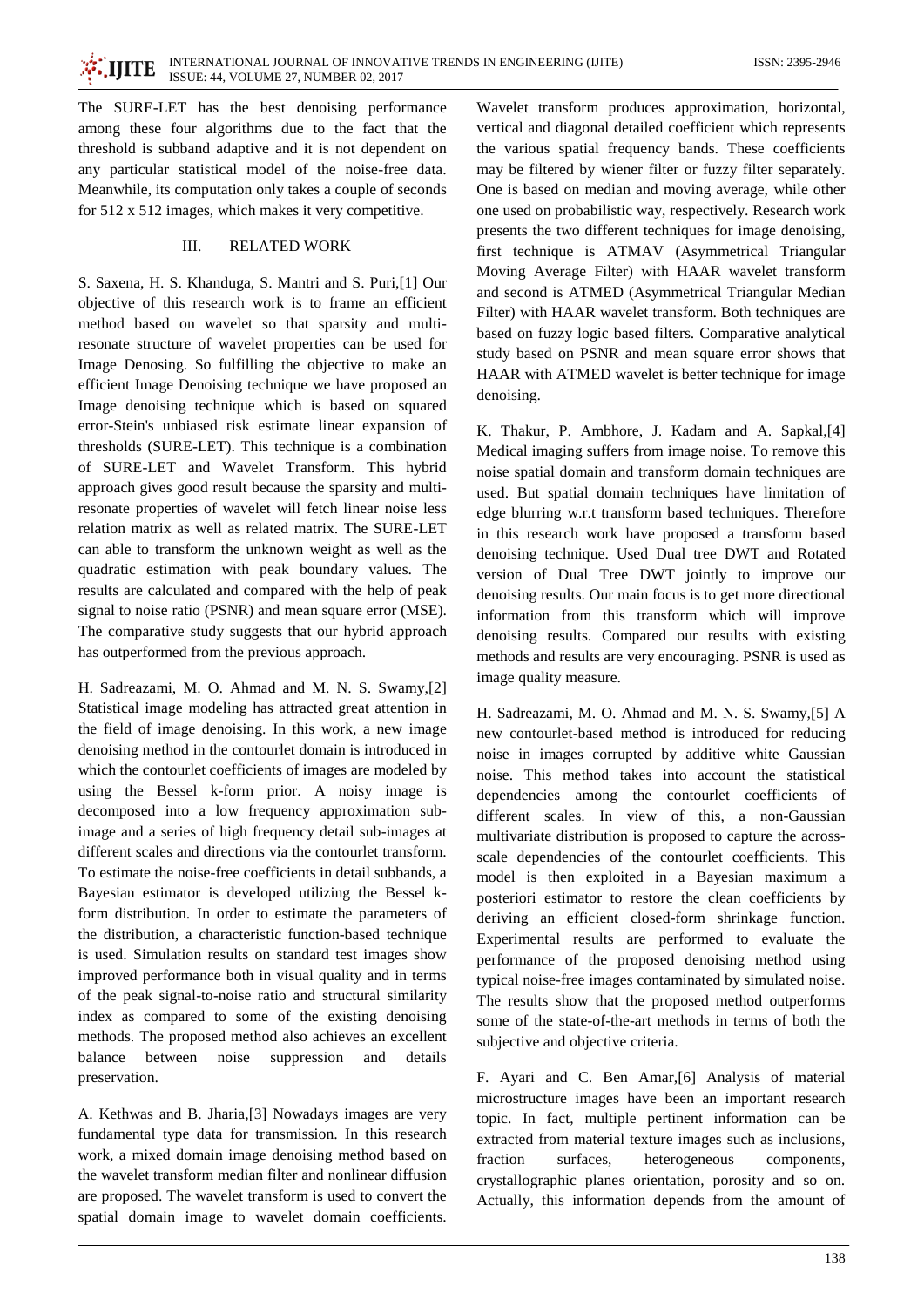noise included in the image. Thus, it is very important to enhance methods exploited for image de-nosing in such cases. In fact, images issued from scanned electronic microscopy as well as computed tomography are used in multiple security applications such as baggage screening and in the encrypted domain, it used to protect privacy of outsourced data in cloud computing. In this research work, propose a comparative study between two popular techniques used in image de-noising that are; Sure-let wavelet technique and weighted bilateral filtering. Our goal is to grasp the versatility of those methods in denoising microstructure composite material images. Results of both outputs are well discussed. In our case, found that sure-let wavelet de-noising gives better output results quantitatively and qualitatively.

# IV. PROBLEM STATEMENT

Image denoising attempts to recover a noise-free image by eliminating or reducing the noise on the observed image. This processing can be modeled as obtaining an optimal estimate of the unknown noise-free image from the available noise-corrupted image. A large number of scientific literatures have emphasized on image denoising in the last decade and there is still existing a wide range of interest in the subject nowadays. Although various algorithms and tools have been proposed, derived and improved, the problem is that many denoising techniques always suffer over-softening the crucial image features as well as introducing artifacts. Thus the searching for an efficient image denoising method is still a challenging task.

#### V. CONCLUSION

Various image denoising algorithms and methods used for image denoising has discussed in the research. Several well known algorithms for denoising natural images were investigated such as spatial domain filtering, Transform domain filtering image denoising methods and their algorithms. The performance evaluated using the literature review and past outcome or exceeding the performance of other algorithms. There are different types of noises that may corrupt a natural image in real life, such as shot noise, amplification noise, quantization noise etc. However, only zero-mean additive white Gaussian noise was considered because of it's simplicity. A major part of the research refers to the review, and performance assessment of past image denoising algorithms based on various techniques including the Wavelet transform.

### **REFERENCES**

[1] S. Saxena, H. S. Khanduga, S. Mantri and S. Puri, "An efficient denoising method based on SURE-LET and Wavelet Transform," 2016 International Conference on

Electrical, Electronics, and Optimization Techniques (ICEEOT), Chennai, 2016, pp. 918-923.

- [2] H. Sadreazami, M. O. Ahmad and M. N. S. Swamy, "Contourlet domain image denoising based on the Bessel kform distribution," 2015 IEEE 28th Canadian Conference on Electrical and Computer Engineering (CCECE), Halifax, NS, 2015, pp.
- [3] A. Kethwas and B. Jharia, "Image de-noising using fuzzy and wiener filter in wavelet domain," 2015 IEEE International Conference on Electrical, Computer and Communication Technologies (ICECCT), Coimbatore, 2015, pp. 1-5.
- [4] K. Thakur, P. Ambhore, J. Kadam and A. Sapkal, "A combined approach for noise reduction in medical images using Dual Tree Discrete Wavelet Transform and Rotated Dual Tree Discrete Wavelet Transform," 2015 International Conference on Industrial Instrumentation and Control (ICIC), Pune, 2015, pp. 1003-1007.
- [5] H. Sadreazami, M. O. Ahmad and M. N. S. Swamy, "Image denoising utilizing the scale-dependency in the contourlet domain," 2015 IEEE International Symposium on Circuits and Systems (ISCAS), Lisbon, 2015, pp. 2149-2152.
- [6] F. Ayari and C. Ben Amar, "Image de-noising of a metal matrix composite microstructure using Sure-let wavelet and weighted bilateral filter," 2015 11th International Conference on Information Assurance and Security (IAS), Marrakech, 2015, pp. 146-151.
- [7] J. Portilla, V. Strela, M.J. Wainwright, and E.P. Simoncelli. Image denoising using scale mixtures of Gaussians in the wavelet domain. Image Processing, IEEE Transactions on, 12(11):1338-1351, 2003.
- [8] F. Luisier, T. Blu, and M. Unser. A new SURE approach to image denoising: Interscale orthonormal wavelet thresholding. IEEE Transactions on Image Processing, 16(3):593-606, 2007.
- [9] B.A. Olshausen and D.J. Field. Sparse coding with an overcomplete basis set: A strategy employed by V1? Vision research, 37(23):3311-3325, 1997.
- [10] Rinci Shrivastava, Ravi Mohan and Atuliika Shukla, " Wavelet based Linear Gaussian Image Denoising Methods", International Journal of Advanced Technology and Engineering Exploration (IJATEE), Volume-2, Issue-3, February-2015, pp.37-42.
- [11] M. Elad and M. Aharon. Image denoising via sparse and redundant representations over learned dictionaries. IEEE Transactions on Image Processing, 15(12):3736- 3745, 2006.
- [12] Mahesh Prasanna K, Shantharama Rai C, "Image Processing Algorithms - A Comprehensive Study", International Journal of Advanced Computer Research (IJACR), Volume-4, Issue-15, June-2014, pp.532-539.
- [13] Animesh Dubey, " Efficient Content based Image Retrieval (CBIR) Techniques: A Survey ", ACCENTS Transactions on Image Processing and Computer Vision (TIPCV), Volume-1, Issue-1, November-2015, pp.28-32.
- [14] Ankita Saxena and Kailash Patidar, "An Improved linear threshold based Domain Denoising " ,International Journal of Advanced Technology and Engineering Exploration (IJATEE), Volume-2, Issue- 12, November-2015 ,pp.163- 169.